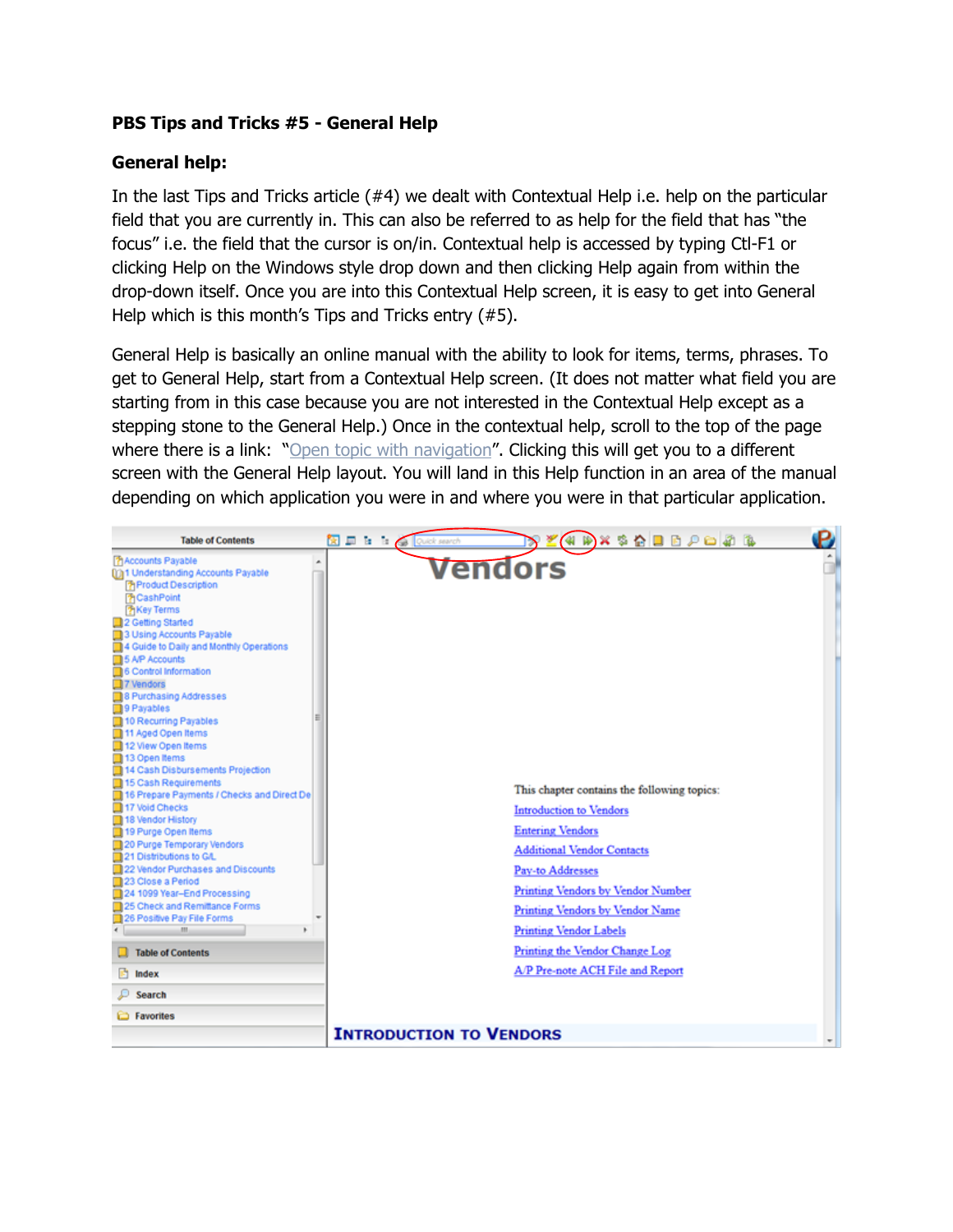The first page of the User Manual section covering the area you were operating in takes up most of the page to the lower right. A chapter heading is part of this and both shows you, and allows you, to jump to sub-sections of the chapter. Selection any of the orange folder in the left side-bar takes you directly to the chapter you have just selected.

A "*Quick search*" allows you to type a word or phrase, and then on hitting enter or clicking the little magnifying glass to the immediate right, all occurrences will be highlighted in yellow everywhere it occurs in this chapter:



A global search is available which will search the complete manual for the word/phrase highlighted in blue in the above image. Selecting this function will open a separate search panel in the side-bar area and once you have keyed in the word/phrase and clicked "search" any matches will be displayed in a list below. The list items are links to the particular occurrence of the phrase. The search is case insensitive.

Not sure about closing the month in AP? Enter "closing" and the following is displayed, giving you a run-down on everywhere in the manual where closing is discussed/mentioned: